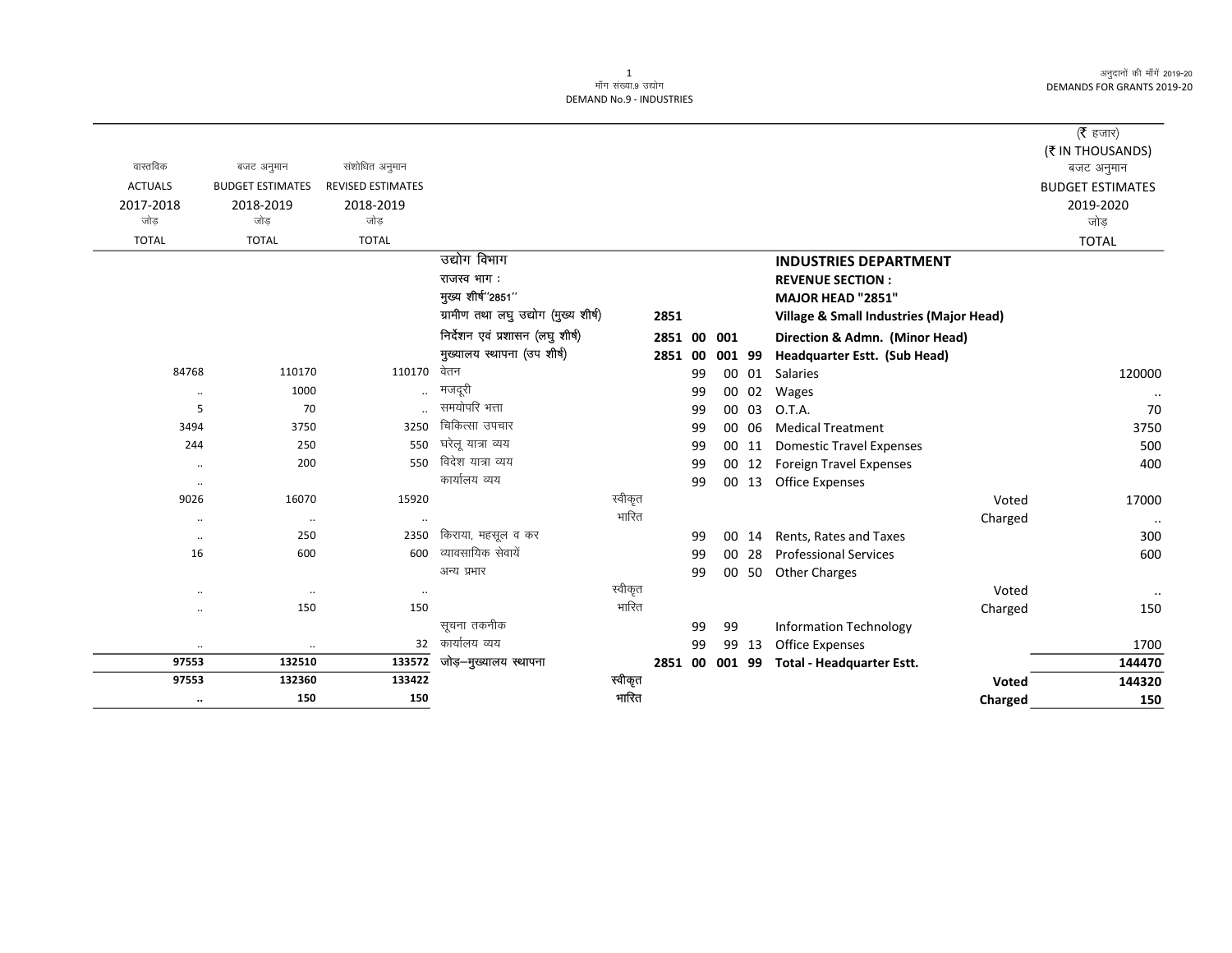|                |                         |                          |                                           |                |    |        |       |                                                        | ( <b>रै</b> हजार)       |
|----------------|-------------------------|--------------------------|-------------------------------------------|----------------|----|--------|-------|--------------------------------------------------------|-------------------------|
|                |                         |                          |                                           |                |    |        |       |                                                        | (そ IN THOUSANDS)        |
| वास्तविक       | बजट अनुमान              | संशोधित अनुमान           |                                           |                |    |        |       |                                                        | बजट अनुमान              |
| <b>ACTUALS</b> | <b>BUDGET ESTIMATES</b> | <b>REVISED ESTIMATES</b> |                                           |                |    |        |       |                                                        | <b>BUDGET ESTIMATES</b> |
| 2017-2018      | 2018-2019               | 2018-2019                |                                           |                |    |        |       |                                                        | 2019-2020               |
| जोड            | जोड                     | जोड                      |                                           |                |    |        |       |                                                        | जोड़                    |
| <b>TOTAL</b>   | <b>TOTAL</b>            | <b>TOTAL</b>             |                                           |                |    |        |       |                                                        | <b>TOTAL</b>            |
|                |                         |                          | लघु उद्योग (लघु शीर्ष)                    | 2851 00 102    |    |        |       | <b>Small Scale Industries (Minor Head)</b>             |                         |
|                |                         |                          | चमड़े के सामान के लिए फ्लैटेड कारखाने     | 2851 00 102 67 |    |        |       | <b>Flatted Factories for Leather Goods (Sub</b>        |                         |
|                |                         |                          | (उप शीर्ष)                                |                |    |        |       | Head)                                                  |                         |
| 609            | 655                     | 658                      | वेतन                                      |                | 67 |        | 00 01 | Salaries                                               | 763                     |
| 28             | $\ldots$                |                          | चिकित्सा उपचार                            |                | 67 |        | 00 06 | <b>Medical Treatment</b>                               |                         |
| 637            | 655                     | 658                      | जोड़-चमड़े के सामान के लिए फ्लैटेड        | 2851 00        |    |        |       | 102 67 Total - Flatted Factories for Leather           | 763                     |
|                |                         |                          | कारखाने (उप शीर्ष)                        |                |    |        |       | Goods (Sub Head)                                       |                         |
|                |                         |                          | कुटीर और लघु उद्योग (उप शीर्ष)            |                |    |        |       | 2851 00 102 60 Cottage and Small Scale Industries (Sub |                         |
|                |                         |                          |                                           |                |    |        |       | Head)                                                  |                         |
| 3335           | 4962                    | 3500                     | वेतन                                      |                | 60 |        | 00 01 | <b>Salaries</b>                                        | 3400                    |
| 96             | $\cdot\cdot$            |                          | चिकित्सा उपचार                            |                | 60 |        | 00 06 | <b>Medical Treatment</b>                               |                         |
| 3431           | 4962                    | 3500                     | जोड़-कुटीर और लघु उद्योग (उप शीर्ष)       | 2851 00        |    | 102 60 |       | <b>Total - Cottage &amp; Small Scale Industries</b>    | 3400                    |
|                |                         |                          |                                           |                |    |        |       | (Sub Head)                                             |                         |
|                |                         |                          | प्रचार अधिप्रचार एवं प्रदर्शनी (उप शीर्ष) | 2851 00 102 55 |    |        |       | <b>Publicity, Propaganda and Exhibition (Sub</b>       |                         |
|                |                         |                          |                                           |                |    |        |       | Head)                                                  |                         |
| 9916           | 19800                   | 10100                    | विज्ञापन व प्रचार                         |                | 55 |        | 00 26 | Advertisement & Publicity                              | 14400                   |
| 9916           | 19800                   | 10100                    | जोड़-प्रचार अधिप्रचार एवं प्रदर्शनी (उप   |                |    |        |       | 2851 00 102 55 Total - Publicity, Propaganda and       | 14400                   |
|                |                         |                          | शीर्ष)                                    |                |    |        |       | <b>Exhibition (Sub Head)</b>                           |                         |
|                |                         |                          | घरेलू विद्युत उपकरणों के लिए गुणवत्ता     |                |    |        |       | 2851 00 102 35 Quality marking scheme for domestic     |                         |
|                |                         |                          | अकन योजना (उप शीर्ष)                      |                |    |        |       | electrical appliances (Sub Head)                       |                         |
| 3139           | 845                     |                          | वेतन                                      |                | 35 |        |       | 00 01 Salaries                                         |                         |
| 3139           | 845                     |                          | जोड़-घरेलू विद्युत उपकरणों के लिए         |                |    |        |       | 2851 00 102 35 Total - Quality marking scheme for      |                         |
|                |                         |                          | गुणवत्ता अकन योजना (उप शीर्ष)             |                |    |        |       | domestic electrical appliances (Sub Head)              |                         |
|                |                         |                          |                                           |                |    |        |       |                                                        |                         |
|                |                         |                          | लघु उद्योगों के ऑकड़े एकत्रित करना (सी.   | 2851 00 102 14 |    |        |       | <b>Collection of Statistics of Small Scale</b>         |                         |
|                |                         |                          | एस.एस) (उप शीर्ष)                         |                |    |        |       | Industries (CSS) (Sub Head)                            |                         |
|                | 100                     |                          | अन्य प्रभार                               |                | 14 |        | 00 50 | <b>Other Charges</b>                                   | 100                     |
|                | 100                     |                          | जोड़-लघु उद्योगों के ऑकड़े एकत्रित        | 2851 00 102 14 |    |        |       | <b>Total - Collection of Statistics of Small</b>       | 100                     |
|                |                         |                          | करना (सी.एस.एस) (उप शीर्ष)                |                |    |        |       | Scale Industries (CSS) (Sub Head)                      |                         |
| 17123          | 26362                   | 14258                    | जोड़-लघु उद्योग (लघु शीर्ष)               | 2851 00 102    |    |        |       | <b>Total - Small Scale Industries (Minor Head)</b>     | 18663                   |
|                |                         |                          |                                           |                |    |        |       |                                                        |                         |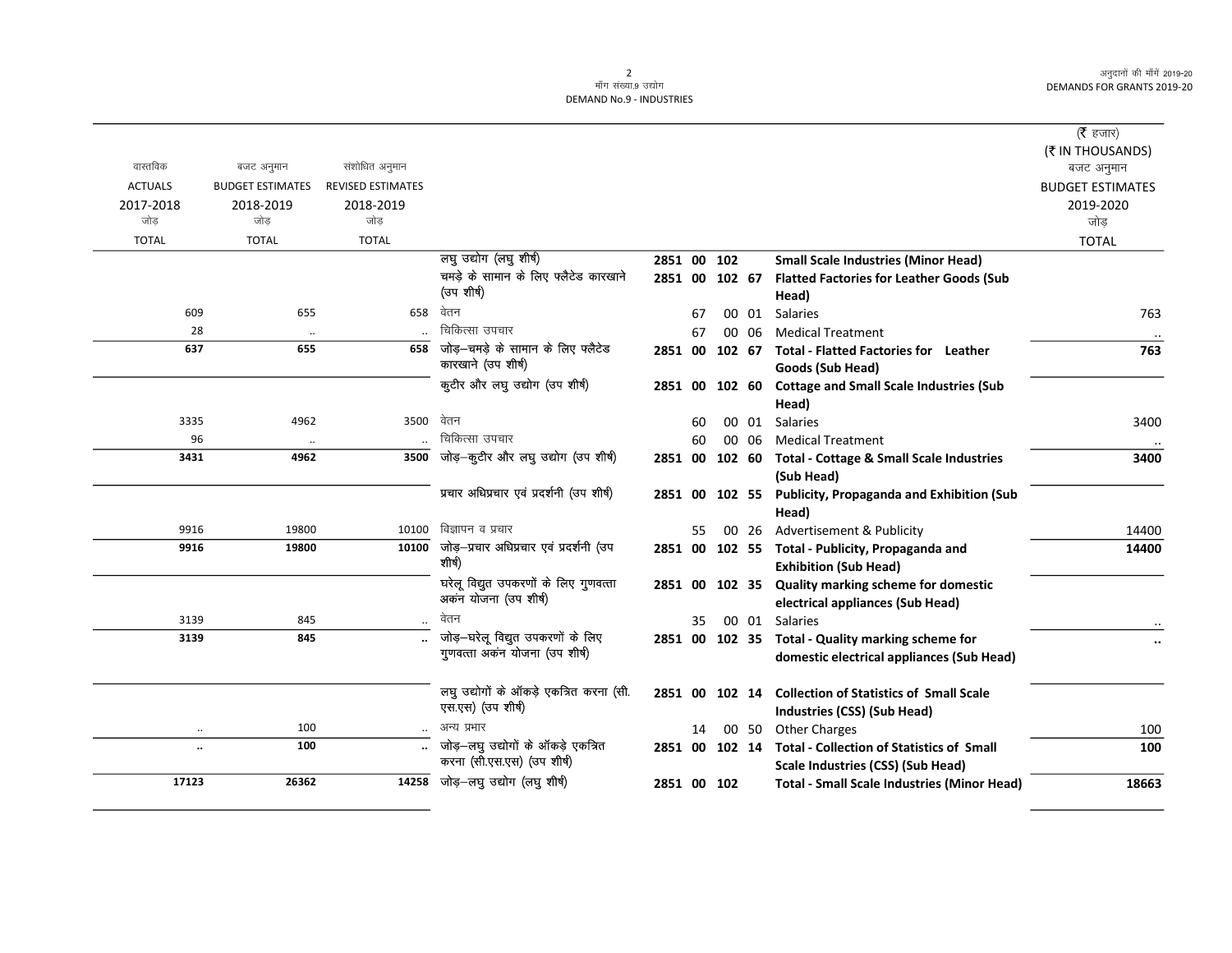|                      |                         |                          |                                                                           |                |    |                |       |                                                                              | ( $\bar{\tau}$ हजार)           |
|----------------------|-------------------------|--------------------------|---------------------------------------------------------------------------|----------------|----|----------------|-------|------------------------------------------------------------------------------|--------------------------------|
| वास्तविक             | बजट अनुमान              | संशोधित अनुमान           |                                                                           |                |    |                |       |                                                                              | (₹ IN THOUSANDS)<br>बजट अनुमान |
| <b>ACTUALS</b>       | <b>BUDGET ESTIMATES</b> | <b>REVISED ESTIMATES</b> |                                                                           |                |    |                |       |                                                                              | <b>BUDGET ESTIMATES</b>        |
| 2017-2018            | 2018-2019               | 2018-2019                |                                                                           |                |    |                |       |                                                                              | 2019-2020                      |
| जोड                  | जोड                     | जोड                      |                                                                           |                |    |                |       |                                                                              | जोड़                           |
| <b>TOTAL</b>         | <b>TOTAL</b>            | <b>TOTAL</b>             |                                                                           |                |    |                |       |                                                                              | <b>TOTAL</b>                   |
|                      |                         |                          | हथकरघा उद्योग (लघु शीर्ष)                                                 | 2851 00 103    |    |                |       | <b>Handloom Industries (Minor Head)</b>                                      |                                |
|                      |                         |                          | भारत नगर में बुनकर बस्ती (उप शीर्ष)                                       |                |    | 2851 00 103 87 |       | <b>Weavers Colony at Bharat Nagar (Sub</b>                                   |                                |
|                      |                         |                          |                                                                           |                |    |                |       | Head)                                                                        |                                |
| 1211                 | 1524                    | 1386                     | वेतन                                                                      |                | 87 |                | 00 01 | <b>Salaries</b>                                                              | 1500                           |
| 19                   | $\ddot{\phantom{0}}$    |                          | चिकित्सा उपचार                                                            |                | 87 |                | 00 06 | <b>Medical Treatment</b>                                                     |                                |
| 1230                 | 1524                    | 1386                     | जोड़-भारत नगर में बुनकर बस्ती (उप शीर्ष)                                  | 2851 00 103 87 |    |                |       | <b>Total - Weavers Colony at Bharat Nagar</b>                                | 1500                           |
|                      |                         |                          |                                                                           |                |    |                |       | (Sub Head)                                                                   |                                |
|                      |                         |                          | अन्य योजनायें (उप शीर्ष)                                                  | 2851 00        |    | 103 86         |       | <b>Other Schemes (Sub Head)</b>                                              |                                |
| 1120                 | 1322                    | 1322                     | वेतन                                                                      |                | 86 |                | 00 01 | <b>Salaries</b>                                                              | 1428                           |
| 19                   | $\ddotsc$               |                          | चिकित्सा उपचार                                                            |                | 86 |                | 00 06 | <b>Medical Treatment</b>                                                     |                                |
| 1139                 | 1322                    | 1322                     | जोड़- अन्य योजनायें (उप शीर्ष)                                            | 2851 00 103 86 |    |                |       | <b>Total - Other Schemes (Sub Head)</b>                                      | 1428                           |
|                      |                         |                          | दीनदयाल हथकरघा प्रोत्साहन योजना                                           |                |    | 2851 00 103 65 |       | Promotion of handlooms including Deen                                        |                                |
|                      |                         |                          | सहित हथकरघा प्रोत्साहन (उप शीर्ष)                                         |                |    |                |       | Dayal Hath Kargha Prothsahan Yojna (Sub                                      |                                |
|                      |                         |                          |                                                                           |                |    |                |       | Head)                                                                        |                                |
| 100                  | 1000                    | 200                      | अन्य प्रभार                                                               |                | 65 |                | 00 50 | <b>Other Charges</b>                                                         | 1000                           |
| 100                  | 1000                    | 200                      | जोड़–दीनदयाल हथकरघा प्रोत्साहन योजना<br>सहित हथकरघा प्रोत्साहन (उप शीर्ष) | 2851 00 103 65 |    |                |       | <b>Total - Promotion of handlooms including</b>                              | 1000                           |
|                      |                         |                          |                                                                           |                |    |                |       | Deen Dayal Hath Kargha Prothsahan Yojna                                      |                                |
|                      |                         |                          | दीनदयाल हथकरघा प्रोत्साहन योजना के                                        |                |    |                |       | (Sub Head)                                                                   |                                |
|                      |                         |                          | लिये हथकरघा प्रोत्साहन (सी.एस.एस) (उप                                     |                |    |                |       | 2851 00 103 51 Promotion of Handloom for Deen Dayal                          |                                |
|                      |                         |                          | शीर्ष)                                                                    |                |    |                |       | Hathkargha Protsahan Yojna (CSS) (Sub                                        |                                |
|                      | 2000                    | 2000                     | अन्य प्रभार                                                               |                |    |                |       | Head)                                                                        |                                |
| $\ddotsc$            | 2000                    | 2000                     | जोड़-दीनदयाल हथकरघा प्रोत्साहन योजना                                      |                | 51 |                |       | 00 50 Other Charges<br>2851 00 103 51 Total - Promotion of Handloom for Deen | 2000<br>2000                   |
|                      |                         |                          | के लिये हथकरघा प्रोत्साहन (सी.एस.एस)                                      |                |    |                |       |                                                                              |                                |
|                      |                         |                          | (उप शीर्ष)                                                                |                |    |                |       | Dayal Hathkargha Protsahan Yojna (CSS)<br>(Sub Head)                         |                                |
| 2469                 | 5846                    | 4908                     | जोड़-हथकरघा उद्योग (लघु शीर्ष)                                            | 2851 00 103    |    |                |       | <b>Total - Handloom Industries (Minor Head)</b>                              | 5928                           |
|                      |                         |                          | हस्तशिल्प उद्योग (लघु शीर्ष)                                              | 2851 00 104    |    |                |       | <b>Handicraft Industries (Minor Head)</b>                                    |                                |
|                      |                         |                          | हस्तशिल्प का विकास (उप शीर्ष)                                             |                |    | 2851 00 104 90 |       | <b>Promotion of Handicrafts (Sub Head)</b>                                   |                                |
| 173                  | 600                     | 600                      | कार्यालय व्यय                                                             |                | 90 |                | 00 13 | <b>Office Expenses</b>                                                       | 600                            |
| $\ddot{\phantom{a}}$ | 100                     | 100                      | अन्य प्रभार                                                               |                | 90 |                |       | 00 50 Other Charges                                                          | 100                            |
|                      |                         |                          |                                                                           |                |    |                |       |                                                                              |                                |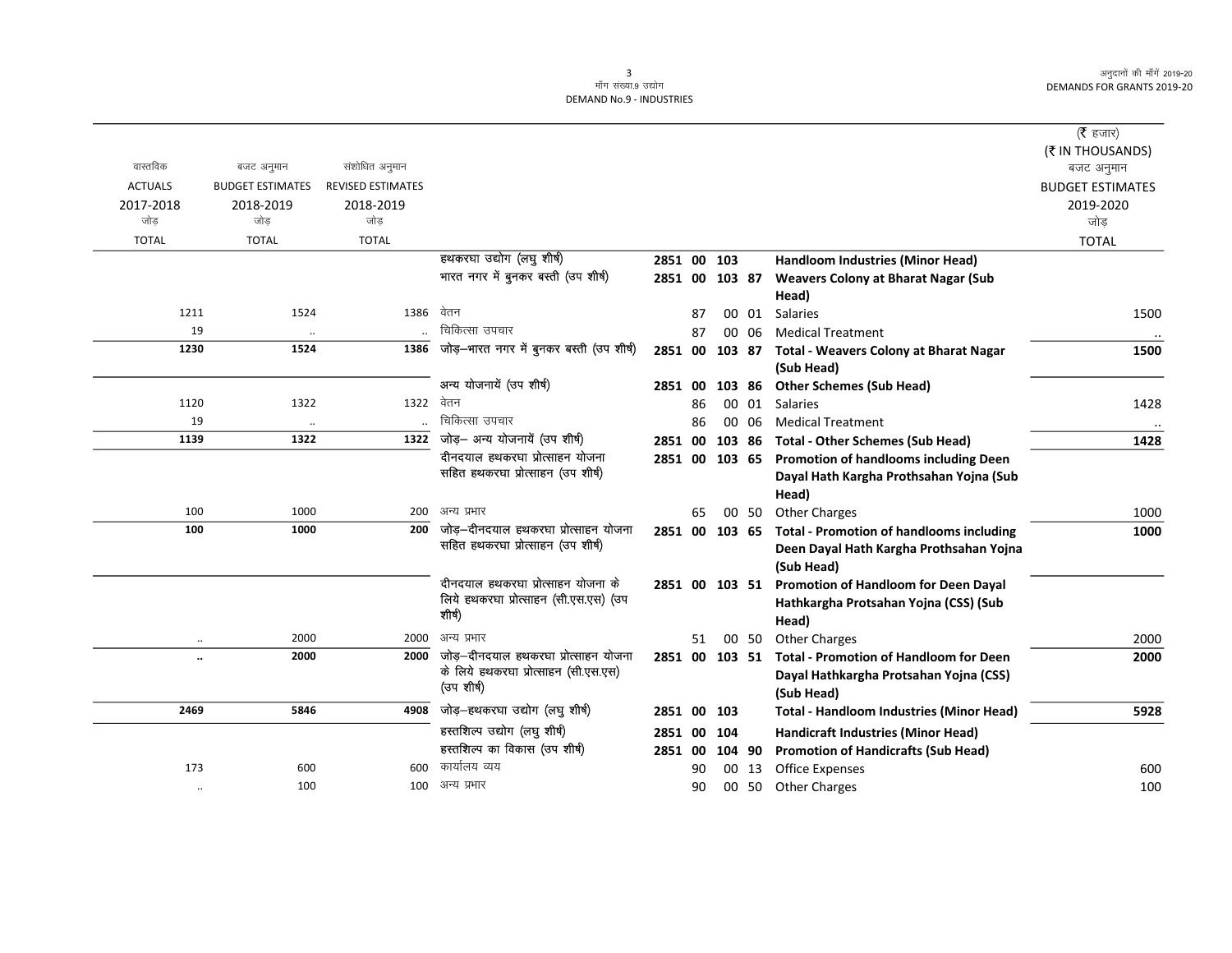### .<br>माँग संख्या ९ उद्योग DEMAND No.9 - INDUSTRIES

| (₹ IN THOUSANDS)        |                                                                                      |       |    |                |                                                             |                          |                         |                |
|-------------------------|--------------------------------------------------------------------------------------|-------|----|----------------|-------------------------------------------------------------|--------------------------|-------------------------|----------------|
|                         |                                                                                      |       |    |                |                                                             | संशोधित अनुमान           | बजट अनुमान              | वास्तविक       |
| <b>BUDGET ESTIMATES</b> |                                                                                      |       |    |                |                                                             | <b>REVISED ESTIMATES</b> | <b>BUDGET ESTIMATES</b> | <b>ACTUALS</b> |
|                         |                                                                                      |       |    |                |                                                             | 2018-2019                | 2018-2019               | 2017-2018      |
|                         |                                                                                      |       |    |                |                                                             | जोड                      | जोड                     | जोड            |
|                         |                                                                                      |       |    |                |                                                             | <b>TOTAL</b>             | <b>TOTAL</b>            | <b>TOTAL</b>   |
|                         | <b>Total - Promotion of Handicrafts (Sub</b>                                         |       |    | 2851 00 104 90 | 700 जोड़-हस्तशिल्प का विकास (उप शीर्ष)                      |                          | 700                     | 173            |
|                         | Head)                                                                                |       |    |                |                                                             |                          |                         |                |
|                         | <b>Total - Handicraft Industries (Minor Head)</b>                                    |       |    | 2851 00 104    | जोड़-हस्तशिल्प उद्योग (लघु शीर्ष)                           | 700                      | 700                     | 173            |
|                         | Khadi and Village Industries (Minor Head)                                            |       |    | 2851 00 105    | खादी तथा ग्राम उद्योग (लघु शीर्ष)                           |                          |                         |                |
|                         | Khadi and Village Industries Board (Sub<br>Head)                                     |       |    | 2851 00 105 97 | खादी तथा ग्राम उद्योग बोर्ड (उप शीर्ष)                      |                          |                         |                |
|                         | 00 31 Grants-in-aid-General                                                          |       | 97 |                | सहायता अनुदान–सामान्य                                       | 4000                     | 5000                    | 4500           |
|                         | 00 35 Grants for creation of capital assets                                          |       | 97 |                | पूंजीगत परिसम्पतियो के सृजन के लिए<br>अनुदान                | 3000                     | 4000                    |                |
|                         | Grants-in-aid-Salaries                                                               | 00 36 | 97 |                | सहायता अनुदान–वेतन                                          | 51000                    | 51000                   | 41000          |
|                         | 2851 00 105 97 Total : Khadi and Village Industries Board<br>(Sub Head)              |       |    |                | जोड़- खादी तथा ग्राम उद्योग बोर्ड (उप<br>शीर्ष)             | 58000                    | 60000                   | 45500          |
|                         | 2851 00 105 92 Nine Khadi Bhawan/Shops and marketing<br>activities (Sub Head)        |       |    |                | नौ खादी भवन/दुकान एवं विपणन<br>गतिविधियॉ (उप शीर्ष)         |                          |                         |                |
|                         | 00 35 Grants for creation of capital assets                                          |       | 92 |                | पूंजीगत परिसम्पतियो के सृजन के लिए<br>अनुदान                |                          | 100                     | $\ddotsc$      |
|                         | 2851 00 105 92 Total: Nine Khadi Bhawan/Shops and<br>marketing activities (Sub Head) |       |    |                | जोड़-नौ खादी भवन/दुकान एवं विपणन<br>गतिविधियॉ (उप शीर्ष)    |                          | 100                     | $\ddotsc$      |
|                         | 2851 00 105 91 Ten zonal/special exhibitions (Sub Head)                              |       |    |                | दस क्षेत्रीय विशेष प्रदर्शनियां (उप शीर्ष)                  |                          |                         |                |
|                         | 00 26 Advertisement & Publicity                                                      |       | 91 |                | विज्ञापन व प्रचार                                           | 1000                     | 1000                    | $\ldots$       |
|                         | 2851 00 105 91 Total - Ten zonal/special exhibitions (Sub<br>Head)                   |       |    |                | 1000 जोड़-दस क्षेत्रीय विशेष प्रदर्शनियां (उप<br>शीर्ष)     |                          | 1000                    | $\ddotsc$      |
|                         | <b>Total - Khadi and Village Industries (Minor</b><br>Head)                          |       |    | 2851 00 105    | जोड़-खादी तथा ग्राम उद्योग (लघु शीर्ष)                      | 59000                    | 61100                   | 45500          |
|                         | <b>Employment scheme for unemployed</b><br>educated youths (Minor Head)              |       |    | 2851 00 111    | शिक्षित बेरोजगार युवकों के लिये रोजगार<br>योजना (लघु शीर्ष) |                          |                         |                |
|                         | Self employment for educated<br>unemployed youth (Sub Head)                          |       |    | 2851 00 111 97 | शिक्षित बेरोजगार युवकों के लिए स्वरोजगार<br>(उप शीर्ष)      |                          |                         |                |

 $\overline{4}$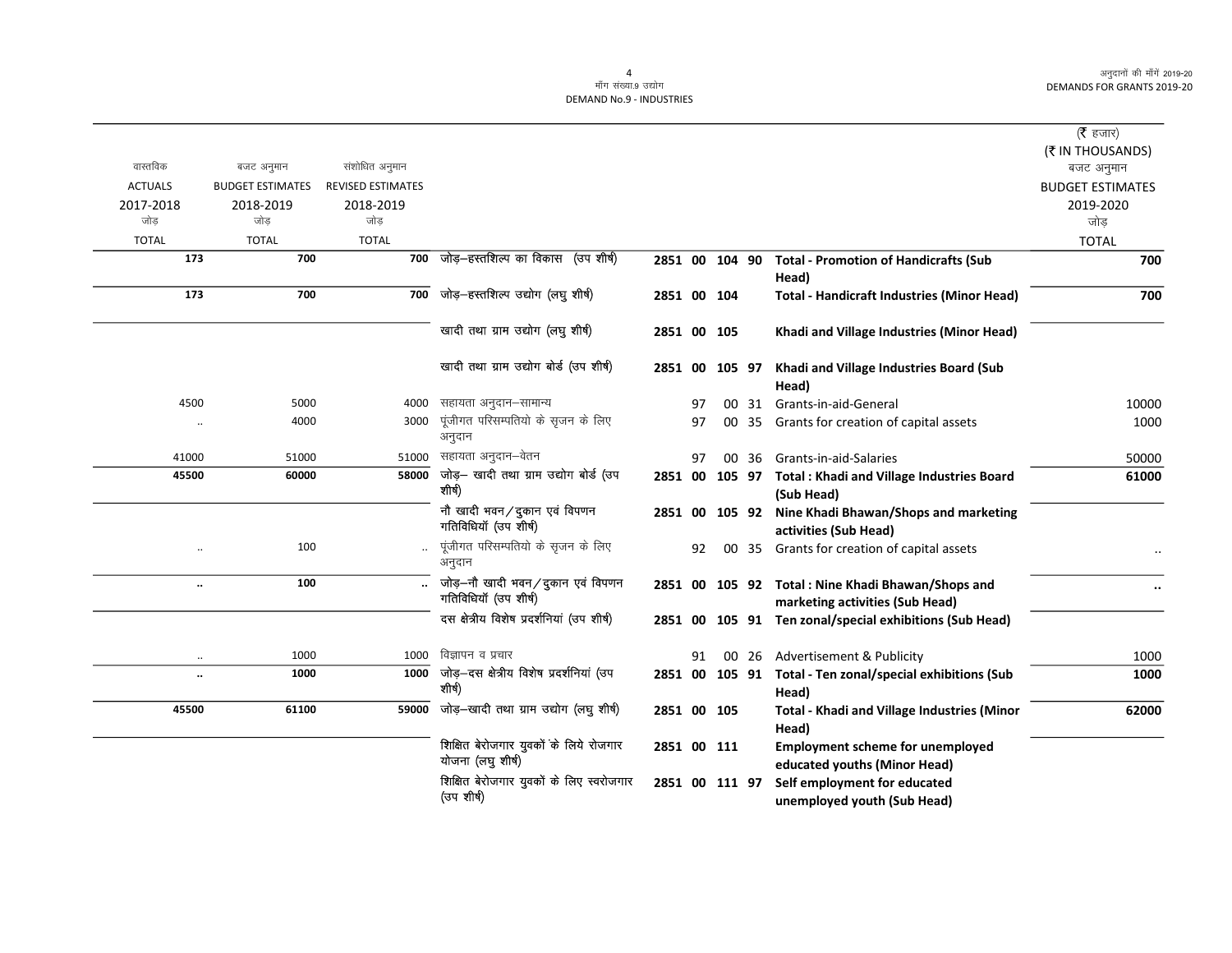|                      |                         |                          |                                                        |                |    |                |       |                                                                                   | (रै हजार)               |
|----------------------|-------------------------|--------------------------|--------------------------------------------------------|----------------|----|----------------|-------|-----------------------------------------------------------------------------------|-------------------------|
|                      |                         |                          |                                                        |                |    |                |       |                                                                                   | (₹ IN THOUSANDS)        |
| वास्तविक             | बजट अनुमान              | संशोधित अनुमान           |                                                        |                |    |                |       |                                                                                   | बजट अनुमान              |
| <b>ACTUALS</b>       | <b>BUDGET ESTIMATES</b> | <b>REVISED ESTIMATES</b> |                                                        |                |    |                |       |                                                                                   | <b>BUDGET ESTIMATES</b> |
| 2017-2018            | 2018-2019               | 2018-2019                |                                                        |                |    |                |       |                                                                                   | 2019-2020               |
| जोड                  | जोड                     | जोड                      |                                                        |                |    |                |       |                                                                                   | जोड़                    |
| <b>TOTAL</b>         | <b>TOTAL</b>            | <b>TOTAL</b>             |                                                        |                |    |                |       |                                                                                   | <b>TOTAL</b>            |
| 200                  | 500                     | 500                      | छूट                                                    |                | 97 |                |       | 00 33 Subsidies                                                                   | 500                     |
| 200                  | 500                     | 500                      | जोड़—शिक्षित बेरोजगार युवकों के लिए                    |                |    | 2851 00 111 97 |       | <b>Total - Self employment for educated</b>                                       | 500                     |
|                      |                         |                          | स्वरोजगार (उप शीर्ष)                                   |                |    |                |       | unemployed youth (Sub Head)                                                       |                         |
| 200                  | 500                     | 500                      | जोड़—शिक्षित बेरोजगार युवकों के लिये                   |                |    | 2851 00 111    |       | <b>Total - Employment scheme for</b>                                              | 500                     |
|                      |                         |                          | रोजगार योजना (लघु शीर्ष)                               |                |    |                |       | unemployed educated youths (Minor                                                 |                         |
|                      |                         |                          |                                                        |                |    |                |       | Head)                                                                             |                         |
|                      |                         |                          | अनूसुचित जातियों के लिए विशेष घटक<br>योजना (लघु शीर्ष) | 2851 00 789    |    |                |       | <b>Special Component Plan for Scheduled</b>                                       |                         |
|                      |                         |                          |                                                        |                |    |                |       | <b>Castes (Minor Head)</b>                                                        |                         |
|                      |                         |                          | हस्तशिल्प का विकास (एस.सी.एस.पी) (उप<br>शीर्ष)         |                |    | 2851 00 789 95 |       | <b>Promotion of Handicrafts (SCSP) (Sub</b>                                       |                         |
|                      |                         |                          |                                                        |                |    |                |       | Head)                                                                             |                         |
|                      | 100<br>$\ddotsc$        | 100                      | अन्य प्रभार<br>जोड़-हस्तशिल्प का विकास (एस.सी.एस.पी)   |                | 95 |                | 00 50 | <b>Other Charges</b>                                                              | 100                     |
| $\ddot{\phantom{a}}$ | 100                     | 100                      | (उप शीर्ष)                                             | 2851 00 789 95 |    |                |       | <b>Total - Promotion of Handicrafts (SCSP)</b>                                    | 100                     |
|                      | 100                     | 100                      | जोड़—अनूसुचित जातियों के लिए विशेष                     |                |    |                |       | (Sub Head)                                                                        |                         |
|                      | $\ldots$                |                          | घटक योजना (लघु शीर्ष)                                  |                |    | 2851 00 789    |       | <b>Total - Special Component Plan for</b><br><b>Scheduled Castes (Minor Head)</b> | 100                     |
|                      |                         |                          | अन्य व्यय (लघु शीर्ष)                                  |                |    | 2851 00 800    |       | <b>Other Expenditure (Minor Head)</b>                                             |                         |
|                      |                         |                          | अन्य मदें (उप शीर्ष)                                   | 2851 00        |    | 800 82         |       | <b>Other items (Sub Head)</b>                                                     |                         |
| 565                  |                         |                          | वेतन                                                   |                | 82 |                | 00 01 | Salaries                                                                          |                         |
| 19                   | $\ddotsc$               |                          | चिकित्सा उपचार                                         |                | 82 |                | 00 06 | <b>Medical Treatment</b>                                                          |                         |
| 584                  | $\ddotsc$               |                          | जोड़-अन्य मदें (उप शीर्ष)                              | 2851 00        |    |                |       | 800 82 Total - Other Items (Sub Head)                                             | $\ddotsc$               |
|                      |                         |                          | उद्योग निदेशालय के अभिलेखों का                         |                |    |                |       | 2851 00 800 62 Computerisation of record of Dte. of                               |                         |
|                      |                         |                          | कम्प्युट्रीकरण (उप शीर्ष)                              |                |    |                |       | <b>Industries (Sub Head)</b>                                                      |                         |
| 2408                 | 3382                    | 4462                     | वेतन                                                   |                | 62 |                |       | 00 01 Salaries                                                                    | 4339                    |
| 2408                 | 3382                    | 4462                     | जोड़-उद्योग निदेशालय के अभिलेखों का                    |                |    | 2851 00 800 62 |       | Total - Computerisation of record of Dte.                                         | 4339                    |
|                      |                         |                          | कम्प्युट्रीकरण (उप शीर्ष)                              |                |    |                |       | of Industries (Sub Head)                                                          |                         |
|                      |                         |                          | प्रचार एवं प्रसार कार्यकम (उप शीर्ष)                   | 2851 00        |    | 800 61         |       | Publicity and propaganda programme (Sub                                           |                         |
|                      |                         |                          |                                                        |                |    |                |       | Head)                                                                             |                         |
|                      | 1000                    | 500                      | विज्ञापन व प्रचार                                      |                | 61 |                | 00 26 | <b>Advertisement &amp; Publicity</b>                                              | 1000                    |
| $\ddot{\phantom{a}}$ | 1000                    | 500                      | जोड़-प्रचार एवं प्रसार कार्यकम (उप शीर्ष)              |                |    | 2851 00 800 61 |       | <b>Total - Publicity and propaganda</b>                                           | 1000                    |
|                      |                         |                          |                                                        |                |    |                |       | programme (Sub Head)                                                              |                         |
|                      |                         |                          |                                                        |                |    |                |       |                                                                                   |                         |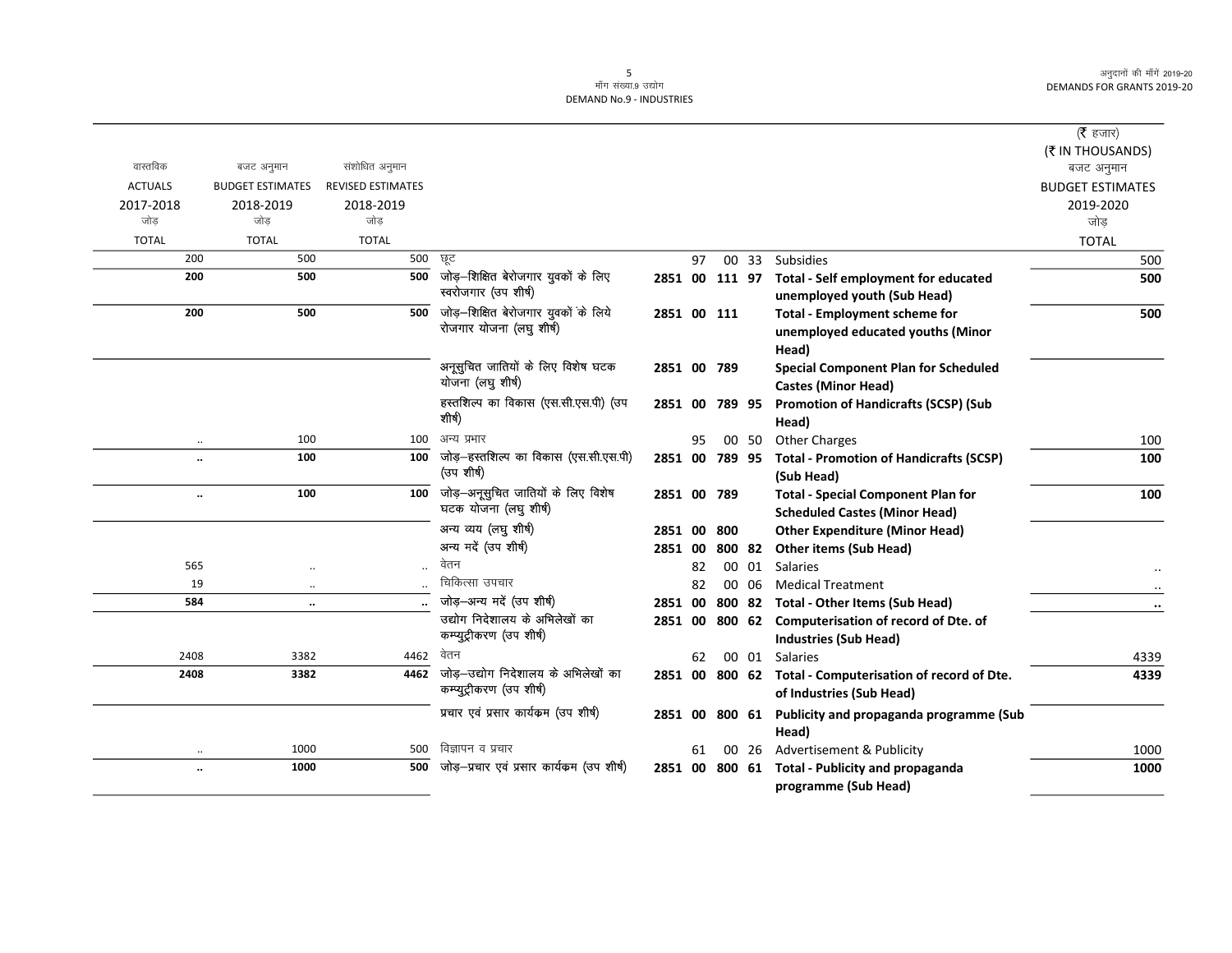$\overline{\phantom{0}}$ 

|                      |                         |                          |                                                                 |             |    |                |                                                                        | ( $\bar{\tau}$ हजार)           |
|----------------------|-------------------------|--------------------------|-----------------------------------------------------------------|-------------|----|----------------|------------------------------------------------------------------------|--------------------------------|
| वास्तविक             | बजट अनुमान              | संशोधित अनुमान           |                                                                 |             |    |                |                                                                        | (₹ IN THOUSANDS)<br>बजट अनुमान |
| <b>ACTUALS</b>       | <b>BUDGET ESTIMATES</b> | <b>REVISED ESTIMATES</b> |                                                                 |             |    |                |                                                                        | <b>BUDGET ESTIMATES</b>        |
| 2017-2018            | 2018-2019               | 2018-2019                |                                                                 |             |    |                |                                                                        | 2019-2020                      |
| जोड                  | जोड                     | जोड                      |                                                                 |             |    |                |                                                                        | जोड                            |
| <b>TOTAL</b>         | <b>TOTAL</b>            | <b>TOTAL</b>             |                                                                 |             |    |                |                                                                        | <b>TOTAL</b>                   |
|                      |                         |                          | इविज पॉटल के साथ सेवाओ का एकीकरण                                |             |    |                | 2851 00 800 59 Integration of Services with eBiz Portal                |                                |
|                      |                         |                          | (सी.एस.एस.) (उप शीर्ष)                                          |             |    |                | (CSS) (Sub Head)                                                       |                                |
| $\ldots$             | 10000                   | $\ddotsc$                | अन्य प्रभार                                                     |             | 59 |                | 00 50 Other Charges                                                    |                                |
| $\ddot{\phantom{a}}$ | 10000                   |                          | जोड़–इविज पोटल के साथ सेवाओ का<br>एकीकरण (सी.एस.एस.) (उप शीर्ष) | 2851 00     |    |                | 800 59 Total - Integration of Services with eBiz                       |                                |
|                      |                         |                          |                                                                 |             |    |                | Portal (CSS) (Sub Head)                                                |                                |
| 2992                 | 14382                   | 4962                     | जोड़-अन्य व्यय (लघु शीर्ष)                                      | 2851 00 800 |    |                | <b>Total - Other Expenditure (Minor Head)</b>                          | 5339                           |
| 166010               | 241500                  | 218000                   | जोड़–मुख्य शीर्ष '2851'                                         | 2851        |    |                | <b>TOTAL - MAJOR HEAD"2851"</b>                                        | 237700                         |
| 166010               | 241350                  | 217850                   | स्वीकृत                                                         |             |    |                | <b>Voted</b>                                                           | 237550                         |
| $\cdot\cdot$         | 150                     | 150                      | भारित                                                           |             |    |                | Charged                                                                | 150                            |
|                      |                         |                          | मुख्य शीर्ष "2852"                                              |             |    |                | <b>MAJOR HEAD "2852"</b>                                               |                                |
|                      |                         |                          | उघोग (मुख्य शीर्ष)                                              | 2852        |    |                | <b>Industries (Major Head)</b>                                         |                                |
|                      |                         |                          | उपभोक्ता उघोग (उप मुख्य शीर्ष)                                  | 2852 08     |    |                | <b>Consumer Industries (Sub Major Head)</b>                            |                                |
|                      |                         |                          | अन्य (लघु शीर्ष)                                                | 2852 08     |    | 600            | <b>Others (Minor Head)</b>                                             |                                |
| 1072                 | 10000                   | 4000                     | खादय प्रसस्करण पर राष्ट्रीय मिशन (सी.एस.<br>एस.) (उप शीर्ष)     |             |    | 2852 08 600 91 | <b>National Mission on food processing (CSS)</b><br>(Sub Head)         |                                |
| $\ddot{\phantom{0}}$ | $\ddot{\phantom{a}}$    |                          | पूंजीगत परिसम्पतियो के सृजन के लिए<br>अनुदान                    |             | 91 |                | 00 35 Grants for creation of capital assets                            | 5000                           |
| 1072                 | 10000                   | 4000                     | जोड़-खादय प्रसस्करण पर राष्ट्रीय मिशन<br>(सी.एस.एस.) (उप शीर्ष) |             |    | 2852 08 600 91 | <b>Total - National Mission on food</b><br>processing (CSS) (Sub Head) | 5000                           |
| 1072                 | 10000                   | 4000                     | जोड़-अन्य (लघु शीर्ष)                                           | 2852 08 600 |    |                | <b>Total - Others (Minor Head)</b>                                     | 5000                           |
| 1072                 | 10000                   | 4000                     | जोड़-उपभोक्ता उघोग (उप मुख्य शीर्ष)                             | 2852 08     |    |                | <b>Total - Consumer Industries (Sub Major</b>                          | 5000                           |
|                      |                         |                          |                                                                 |             |    |                | Head)                                                                  |                                |
| 1072                 | 10000                   | 4000                     | जोड़-मुख्य शीर्ष "2852"                                         | 2852        |    |                | TOTAL - MAJOR HEAD"2852"                                               | 5000                           |
| 167082               | 251500                  | 222000                   | जोड़–राजस्व भाग                                                 |             |    |                | <b>TOTAL - REVENUE SECTION</b>                                         | 242700                         |
| 167082               | 251350                  | 221850                   | स्वीकृत                                                         |             |    |                | <b>Voted</b>                                                           | 242550                         |
| $\ddotsc$            | 150                     | 150                      | भारित                                                           |             |    |                | Charged                                                                | 150                            |
|                      |                         |                          | पूँजी भाग:                                                      |             |    |                | <b>CAPITAL SECTION:</b>                                                |                                |
|                      |                         |                          | मुख्य शीर्ष "6851"                                              |             |    |                | <b>MAJOR HEAD "6851"</b>                                               |                                |
|                      |                         |                          | गामीण व लघु उद्योगों के लिए ऋण (मुख्य                           | 6851        |    |                | <b>Loans for Village and Small Industries</b>                          |                                |
|                      |                         |                          | शीर्ष)                                                          |             |    |                | (Major Head)                                                           |                                |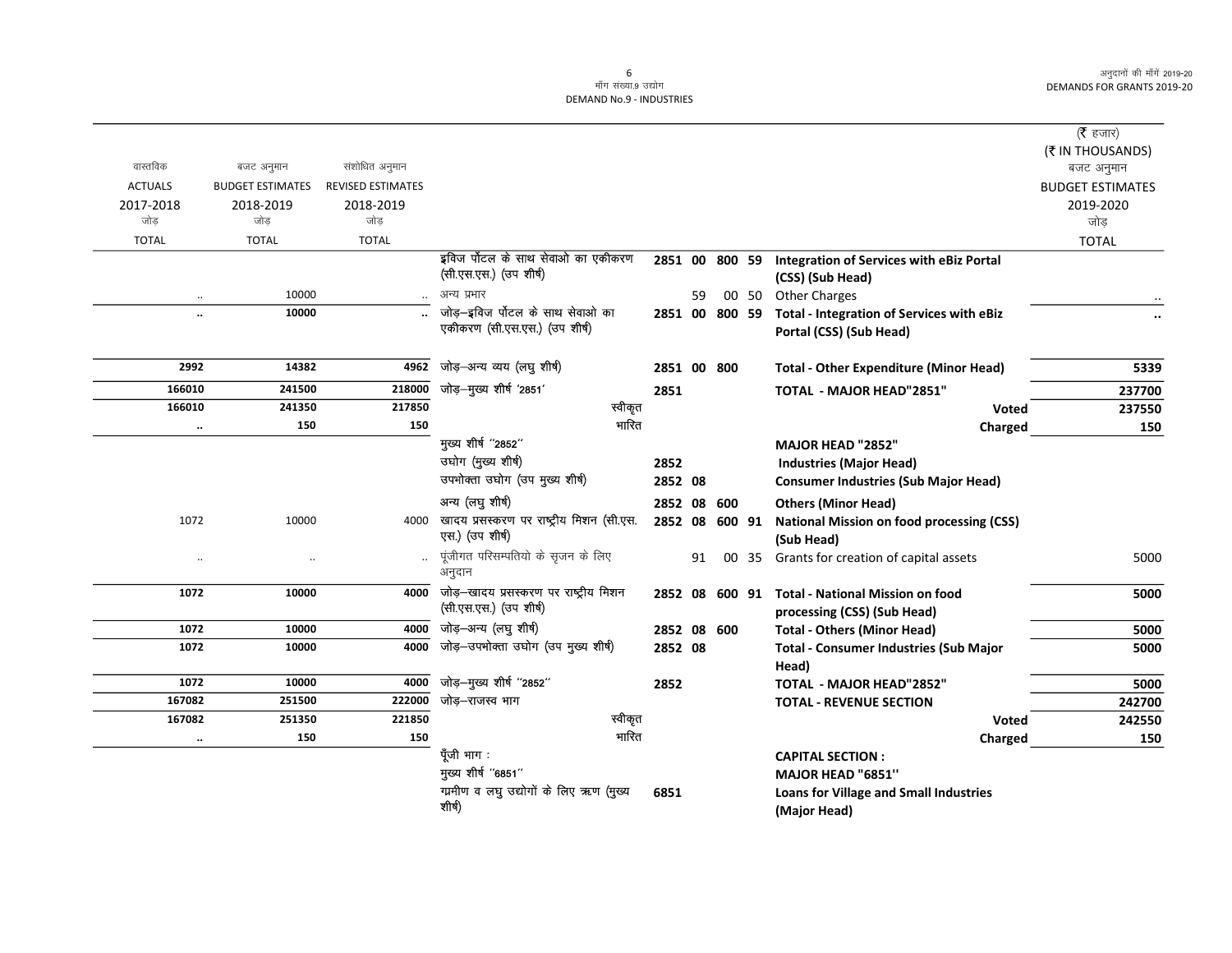|                      |                         |                          |                                                                       |                |    |        |       |                                                    | ( <b>रै</b> हजार)<br>(₹ IN THOUSANDS) |
|----------------------|-------------------------|--------------------------|-----------------------------------------------------------------------|----------------|----|--------|-------|----------------------------------------------------|---------------------------------------|
| वास्तविक             | बजट अनुमान              | संशोधित अनुमान           |                                                                       |                |    |        |       |                                                    | बजट अनुमान                            |
| <b>ACTUALS</b>       | <b>BUDGET ESTIMATES</b> | <b>REVISED ESTIMATES</b> |                                                                       |                |    |        |       |                                                    | <b>BUDGET ESTIMATES</b>               |
| 2017-2018            | 2018-2019               | 2018-2019                |                                                                       |                |    |        |       |                                                    | 2019-2020                             |
| जोड                  | जोड                     | जोड                      |                                                                       |                |    |        |       |                                                    | जोड़                                  |
| <b>TOTAL</b>         | <b>TOTAL</b>            | <b>TOTAL</b>             |                                                                       |                |    |        |       |                                                    | <b>TOTAL</b>                          |
|                      |                         |                          | औद्योगिक संपदा (लघु शीर्ष)                                            | 6851 00        |    | 101    |       | <b>Industrial Estates (Minor Head)</b>             |                                       |
|                      |                         |                          | उन्नयन और आद्योगिक क्षेत्रों की नागरिक                                | 6851 00 101 98 |    |        |       | Loan to DSIIDC for upgradation &                   |                                       |
|                      |                         |                          | संवाओं / फ्लेटिड कारखाना परिसरों के                                   |                |    |        |       | improvement of civic services of industrial        |                                       |
|                      |                         |                          | सुधार के लिए डी.एस.आई.आई.डी.सी. को                                    |                |    |        |       | Estates/ flatted factory complexes (Sub            |                                       |
|                      |                         |                          | ऋण (उप शीर्ष)                                                         |                |    |        |       | Head)                                              |                                       |
|                      | 10000                   |                          | ऋण                                                                    |                | 98 |        | 00 55 | Loans                                              |                                       |
| $\ddot{\phantom{a}}$ | 10000                   |                          | जोड-उन्नयन और आद्योगिक क्षेत्रों की                                   | 6851 00 101 98 |    |        |       | Total - Loan to DSIIDC for upgradation &           |                                       |
|                      |                         |                          | नागरिक संवाओं / फ्लेटिड कारखाना                                       |                |    |        |       | improvement of civic services of industrial        |                                       |
|                      |                         |                          | परिसरों के सुधार के लिए डी.एस.आई.आई.<br>डी.सी. को ऋण (उप शीर्ष)       |                |    |        |       | Estates/ flatted factory complexes (Sub            |                                       |
|                      |                         |                          |                                                                       |                |    |        |       | Head)                                              |                                       |
|                      | 10000                   |                          | जोड़-औद्योगिक संपदा (लघु शीर्ष)                                       | 6851 00 101    |    |        |       | <b>Total - Industrial Estates (Minor Head)</b>     |                                       |
|                      |                         |                          | हथकरघा उद्योग (लघु शीर्ष)                                             | 6851 00 103    |    |        |       | Handloom Industries (Minor Head)                   | $\ddot{\phantom{0}}$                  |
|                      |                         |                          | कर्घों के आधुनिकी-करण के लिए ऋण                                       | 6851 00 103 98 |    |        |       | <b>Loans for Modernisation of looms (Sub</b>       |                                       |
|                      |                         |                          | (उप शीर्ष)                                                            |                |    |        |       | Head)                                              |                                       |
| $\cdot\cdot$         | 80                      |                          | ऋण                                                                    |                | 98 |        | 00 55 | Loans                                              | 80                                    |
|                      | 80                      |                          | जोड़—कर्घों के आधुनिकी—करण के लिए                                     | 6851 00        |    | 103 98 |       | <b>Total - Loans for Modernisation of looms</b>    | 80                                    |
|                      |                         |                          | ऋण (उप शीर्ष)                                                         |                |    |        |       | (Sub Head)                                         |                                       |
| $\ddot{\phantom{0}}$ | 80                      |                          | जोड़—हथकरघा उद्योग (लघु शीर्ष)                                        | 6851 00        |    | 103    |       | <b>Total - Handloom Industries (Minor Head)</b>    | 80                                    |
|                      |                         |                          | खादी एवं ग्रामीण उद्योग (लघु शीर्ष)                                   | 6851 00 105    |    |        |       | Khadi and Village Industries (Minor Head)          |                                       |
|                      |                         |                          |                                                                       |                |    |        |       |                                                    |                                       |
|                      |                         |                          | राजीव गॉधी स्वाबलम्बी रोजगार योजना के                                 | 6851 00 105 97 |    |        |       | Loan to Delhi Khadi & Village Industries           |                                       |
|                      |                         |                          | लिए दिल्ली खादी एवं ग्रामीण उद्योग बोर्ड<br>को ऋण (उप शीर्ष)          |                |    |        |       | Board for Rajiv Gandhi Swavlambi Rojgar            |                                       |
|                      |                         |                          |                                                                       |                |    |        |       | Yojna (Sub Head)                                   |                                       |
| 10500                | 12500                   | 1900                     | ऋण                                                                    |                | 97 |        | 00 55 | Loans                                              | 12000                                 |
| 10500                | 12500                   | 1900                     | जोड़–राजीव गाॅधी स्वाबलम्बी रोजगार                                    | 6851 00        |    | 105 97 |       | Total - Loan to Delhi Khadi & Village              | 12000                                 |
|                      |                         |                          | योजना के लिए दिल्ली खादी एवं ग्रामीण<br>उद्योग बोर्ड को ऋण (उप शीर्ष) |                |    |        |       | <b>Industries Board for Rajiv Gandhi</b>           |                                       |
|                      |                         |                          |                                                                       |                |    |        |       | Swavlambi Rojgar Yojna (Sub Head)                  |                                       |
| 10500                | 12500                   | 1900                     | जोड़—खादी एवं ग्रामीण उद्योग (लघु शीर्ष)                              |                |    |        |       |                                                    |                                       |
|                      |                         |                          |                                                                       | 6851 00 105    |    |        |       | <b>Total - Khadi and Village Industries (Minor</b> | 12000                                 |
|                      |                         |                          |                                                                       |                |    |        |       | Head)                                              |                                       |